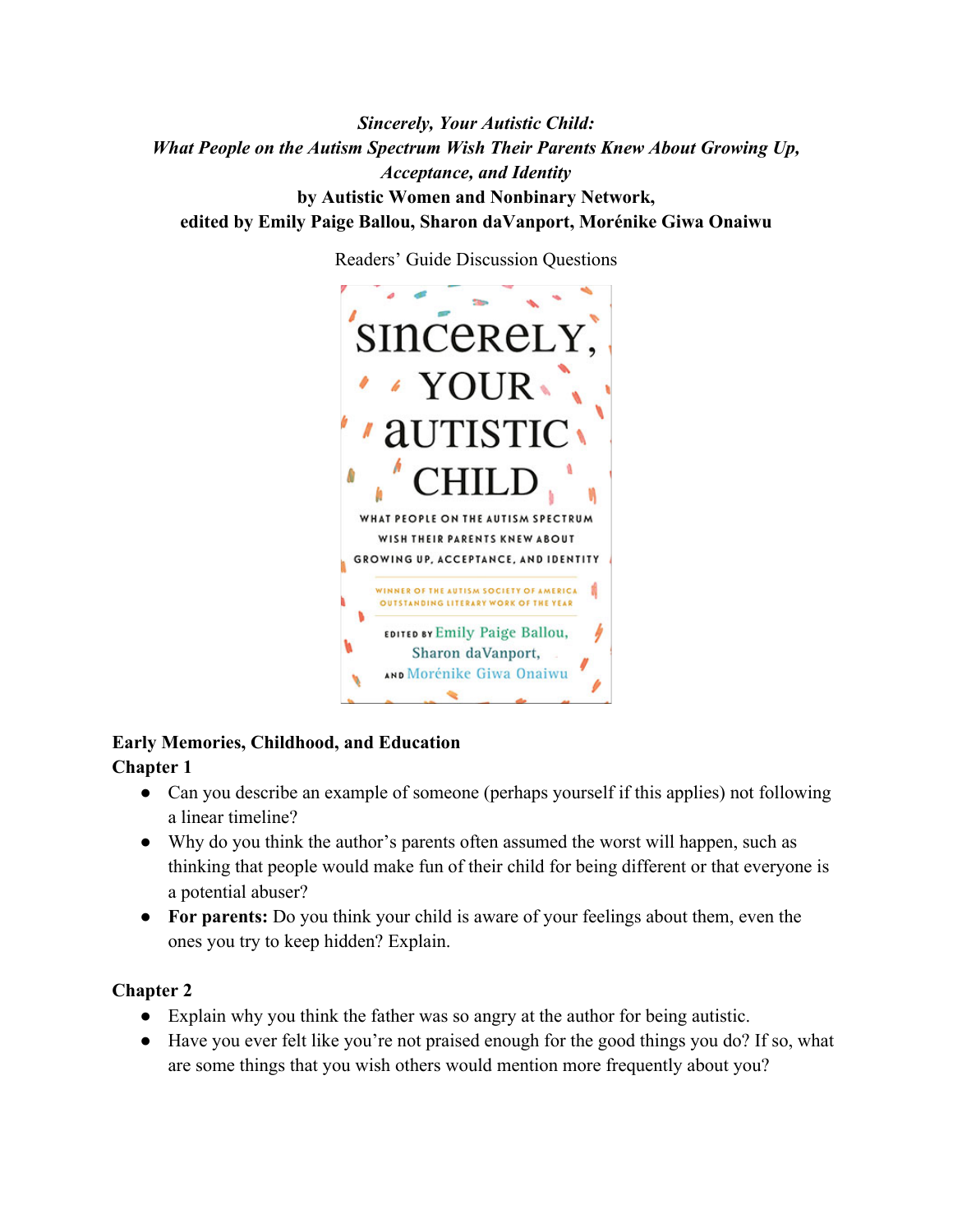- Can you highlight qualities that you think made this mom a great parent who the author felt connected to?
- For parents: In what ways do you, like the author's mother, reassure your child that you accept and embrace them and their differences? Explain.

- Did you have playdates as a child? If so, describe what they were like for you.
- Have you ever had trouble being able to tell if people were really your friends? If so, explain.
- Is there anything about the education system (including special education) that you feel needs some serious adjustment? If so, what are those things, and why have you chosen them?
- For parents: The author describes how her autistic children thrived in nontraditional educational environments (smaller daycares/schools, homeschooling, highly structured and/or inquiry-based programs, private schools, carefully selected public school options). What educational settings have you found to be a good fit for your child, and why?

## **Chapter 4**

- If you have ever been in therapy, can you describe what your best therapy experience was like and what your worst therapy experience was like?
- Do you feel that you were adequately taught how to set and express boundaries, or is that something you had to learn on your own? Explain.
- **For parents:** When you talk to your child about problems they might be having, how do you ensure that they feel heard and that their needs and concerns are front and center during the discussion?

# **Chapter 5**

- Have you, like the author, had to "mask" through entire (school and/or work) days? If so, describe what it was like; for example, were you tired by the time you got home?
- What do you think the school should have done so that the author could have remained in academically challenging classes while still getting the support that was needed?
- **For parents:** In what ways can you help create an environment at home where your child feels safe to be themselves?

- Why do you think so much emphasis is placed on teaching autistic people to fit in rather than on teaching them to fight for their rights?
- Why do you think it is hard for some parents to accept that there are situations their children are perfectly capable of handling? Why is underestimation some parents' first instinct?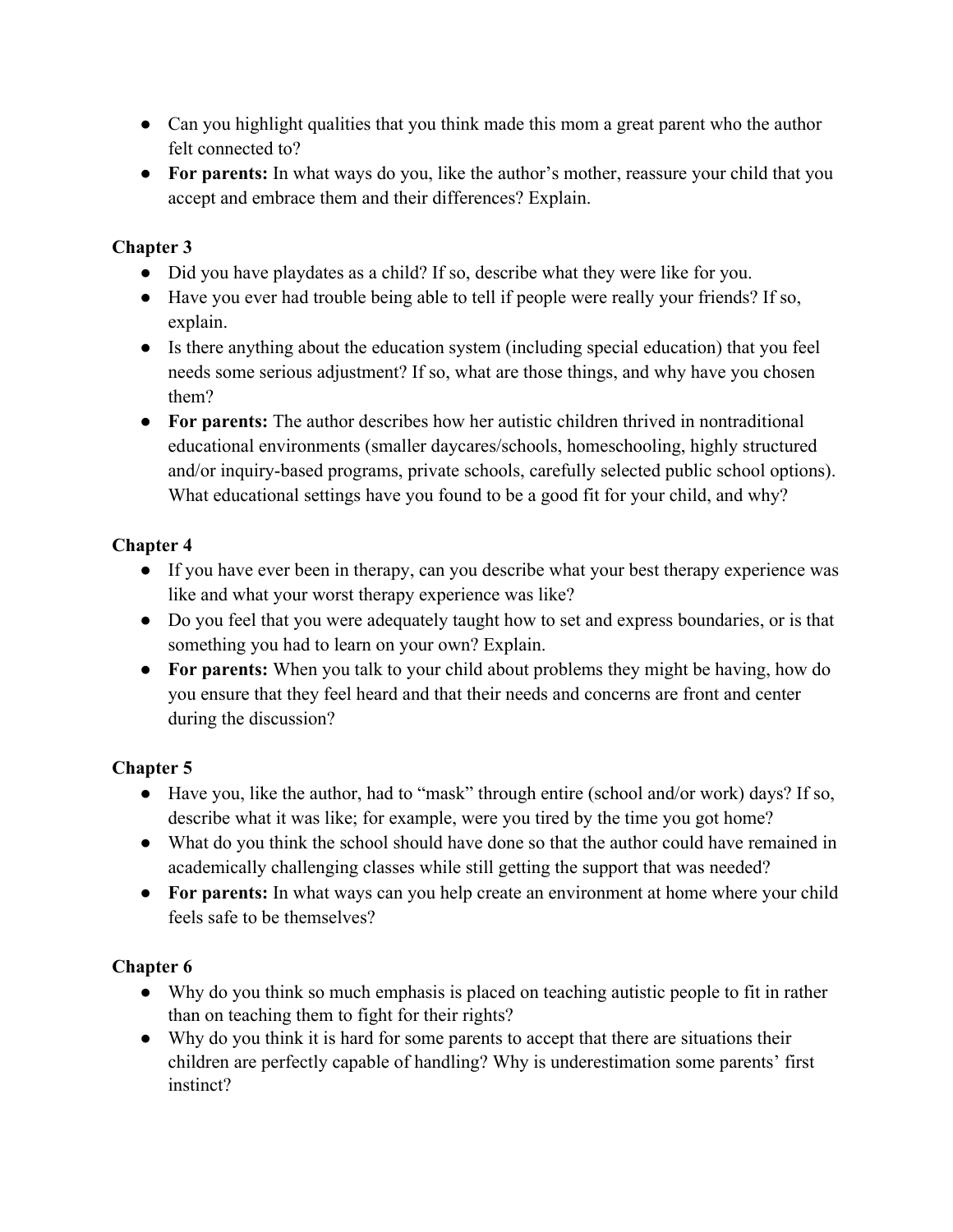● **For parents:** Why do you think some parents seem more concerned with strangers' perceived opinions of their child rather than with the experiences of their own child? Explain.

## **Chapter 7**

- Do you sometimes react to people and/or situations in a way that others find confusing? How so?
- What is something that people underestimate you for but that you "have a handle on" way more than they may think? Explain.
- For parents: How do you let your child know that you take their feelings seriously?

## **Chapter 8**

- Why do you think the author's mother felt threatened by the little boy, even though all he was doing was playing with blocks?
- Can you think of any harmful media and/or stereotypes that cause people to fear autism? Explain.
- **For parents:** Why do you think the author's mother believed that someone "with autism" and someone who could "change the world" could not coexist in one person?

## **Chapter 9**

- Have you ever had an instance where you felt someone else's emotions so strongly that you almost felt that they were your own? If so, describe.
- Is there a "little Heidi" in your life who could use encouragement (a relative, a classmate, a friend, maybe your inner self)? What are some ways that you can think of to support such a person?
- How old were you when you first met someone similar in age who was both autistic and proud of it? How did you feel when you met them?
- For parents: The author mentions that even though she believed that her parents loved her, she often had difficulty expressing herself to them in a way they could understand. In what ways do you strive to understand what your child needs, wants, and feels even if it's not always easy to tell? Explain.

- In some countries, the term "autism spectrum disorder" (ASD) is used "officially" as opposed to "autism" or "autism spectrum condition" (ASC). Which term(s) do you mostly use, and why?
- Do you object to autism being called a "disorder"? Explain why or why not.
- Can you think of a specific time when you paid less attention to social cues because your own senses were overburdened? If so, describe.
- **For parents:** In what ways do you honor your child's "no" and help them prioritize being safe (physically, emotionally, etc.)? Describe.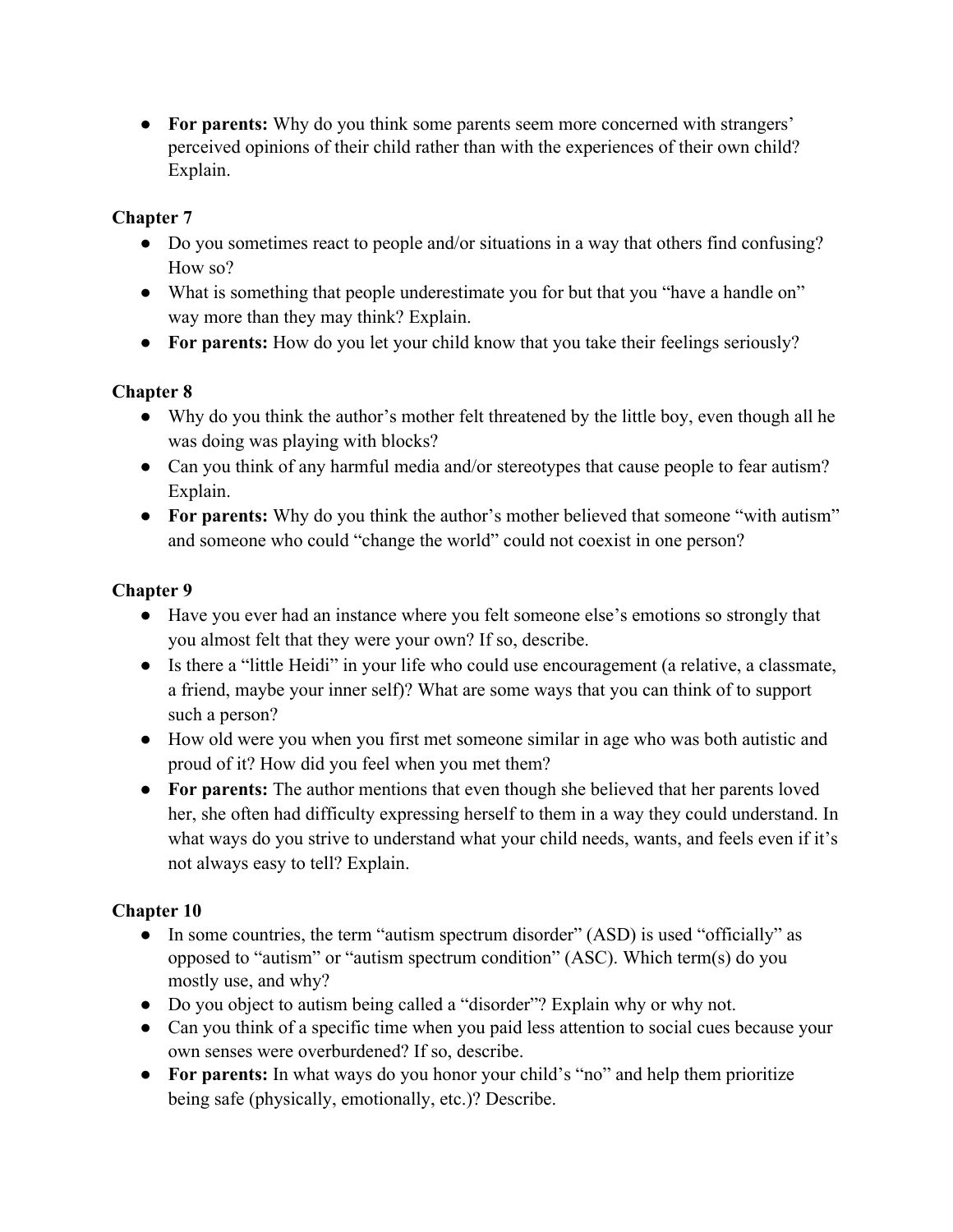#### **Acceptance and Adaptation**

#### **Chapter 11**

- Can you think of a time in your childhood when you were confused about what people were talking about? In what ways do you think this can affect a child?
- Have you ever rehearsed potential things to talk about with people? Explain.
- Some people do not obtain an autism spectrum diagnosis until later in life. If you know anyone who has had that experience (yourself, your child, an acquaintance), please describe.
- **For parents**: Are you aware of when your child is struggling when communicating with others? What are some things that help?

### **Chapter 12**

- Do you experience sensory processing issues? How so?
- Were you ever picked on because social interactions were too hard for you?
- **For parents:** The author discusses how, though people can have different perspectives of autism, parents should be accepting of their children and that "other people do not have to like it, but they can respect it." In what ways do you, as a parent and an ally, ensure that people treat your autistic child with respect even when the child might be struggling a great deal?

### **Chapter 13**

- Do you have any interests, passions, or hobbies that are really important to you? If so, what are they, and how do you feel when people listen to you talk about them?
- Who were your role models growing up? Why were they so influential?
- If you are autistic, did your friends and classmates know? If you are not autistic, can you think back on any friends, classmates, or neighbors whom you now think might have been autistic?
- For parents: The author praises her mother's use of analogies from Harry Potter novels about "muggles" and "wizards" to explain autism in a way that was not stigmatizing. How do you talk about autism in the presence of your child and others: in a neutral way, a negative way, a positive way? Explain.

- Why do you think it is so hard for some people to reconcile that one can simultaneously be "high achieving" as well as autistic? Explain.
- Why do you think there are educators and therapists who don't believe in the kids that they're helping? What measures do you think can be taken to be sure that only people with the right intentions can be placed in those jobs?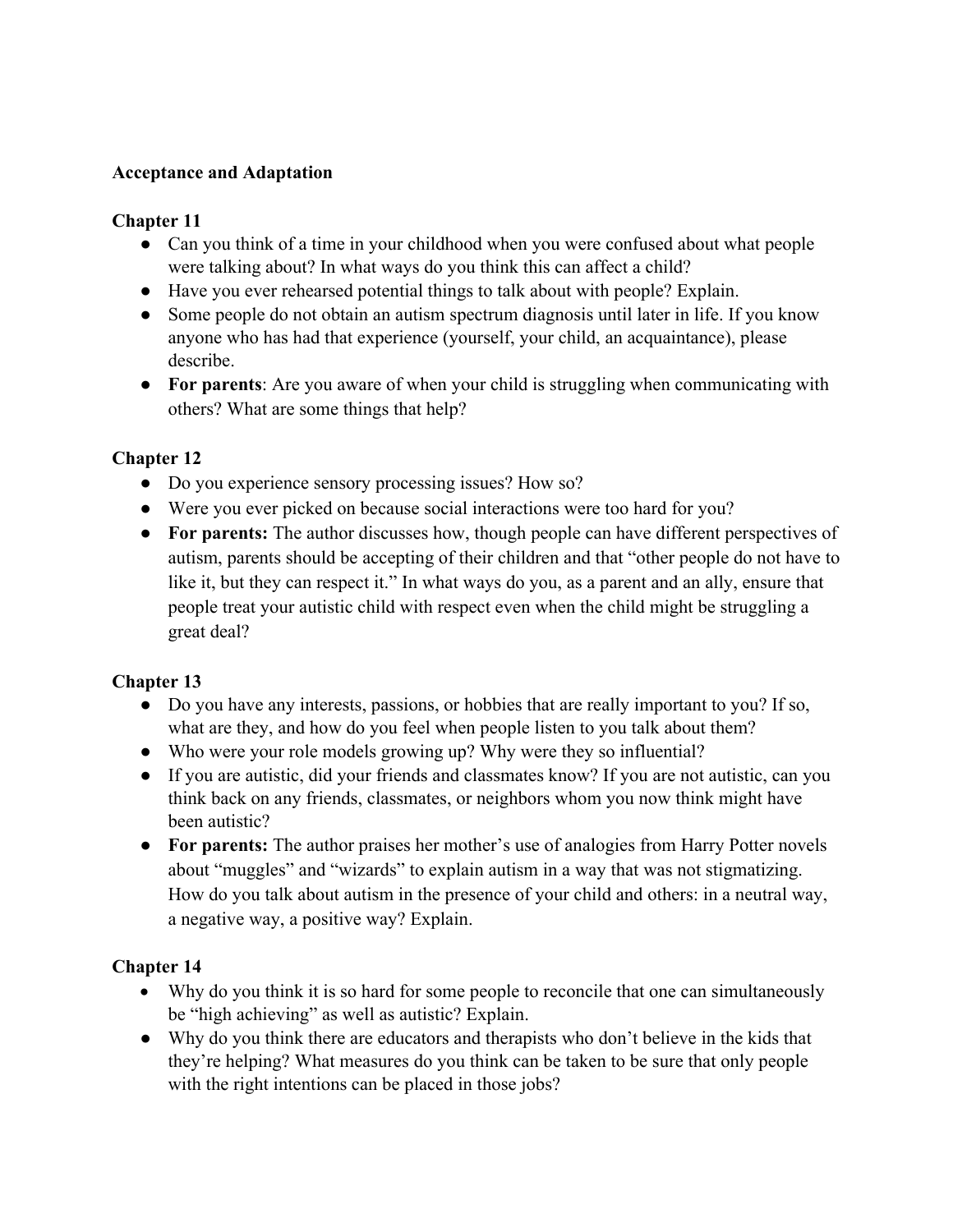- Have you ever felt like autism is used as a weapon against others (yourself, your child, an acquaintance)? Who was involved, and how was autism weaponized in the scenario(s)?
- **For parents:** The author's mother was not willing to seek a formal autism evaluation for her child because the child was intellectually gifted. Cognitive ability (from intellectual disability to giftedness) varies in all people, including autistics. What misperceptions do people have about your autistic child with regard to intellect, and why do you think that is?

- List and describe some of the characteristics that make up who you are and your overall identity.
- In this chapter, the author states: "Normality is not a virtue, and defiance of the norm is not a sin." What thought comes to your mind when you ponder that quote? Explain.
- For parents: The author states "there is no hating the autism and loving the child." Please explain why you agree or disagree.

## **Chapter 16**

- The author describes her difficulty in finding information about people like her. Why do you think there has been a lack of representation of autistic people of color?
- Was there ever a time where you felt like you were viewed as a tragedy rather than a human being? Please describe.
- The author discusses the "medical model of disability." What are your thoughts about the different models of disability? (If you are unfamiliar or need to review, please consult [https://disabilityinpublichealth.org/disability-models-resources/.](https://disabilityinpublichealth.org/disability-models-resources/))
- **For parents:** By saying "autism … does not define you," the author's mother intended to empower her child, but although the mother meant well, this mindset made the child feel pressured to conform to neurotypical standards. Are there certain things that you have said/done/thought with good intentions that you later came to regret or disagree with regarding autism and your child? Explain.

- How, do you think, have things changed from the 1990s to now regarding autism? Explain.
- Despite being a nonspeaking AAC user with high support needs and many co-occurring health challenges, the author emphasizes how much better living in an apartment with support was in comparison to years of living in institutions. What are your thoughts about community integration for autistic people? What are your thoughts about institutionalization for autistic people?
- **For parents:** The author describes experiencing significant regression in and loss of skills, ability, and speech. Some people are skeptical of the notion of "autistic burnout" and/or losing skills; what are your thoughts on regression, skill loss, and/or burnout?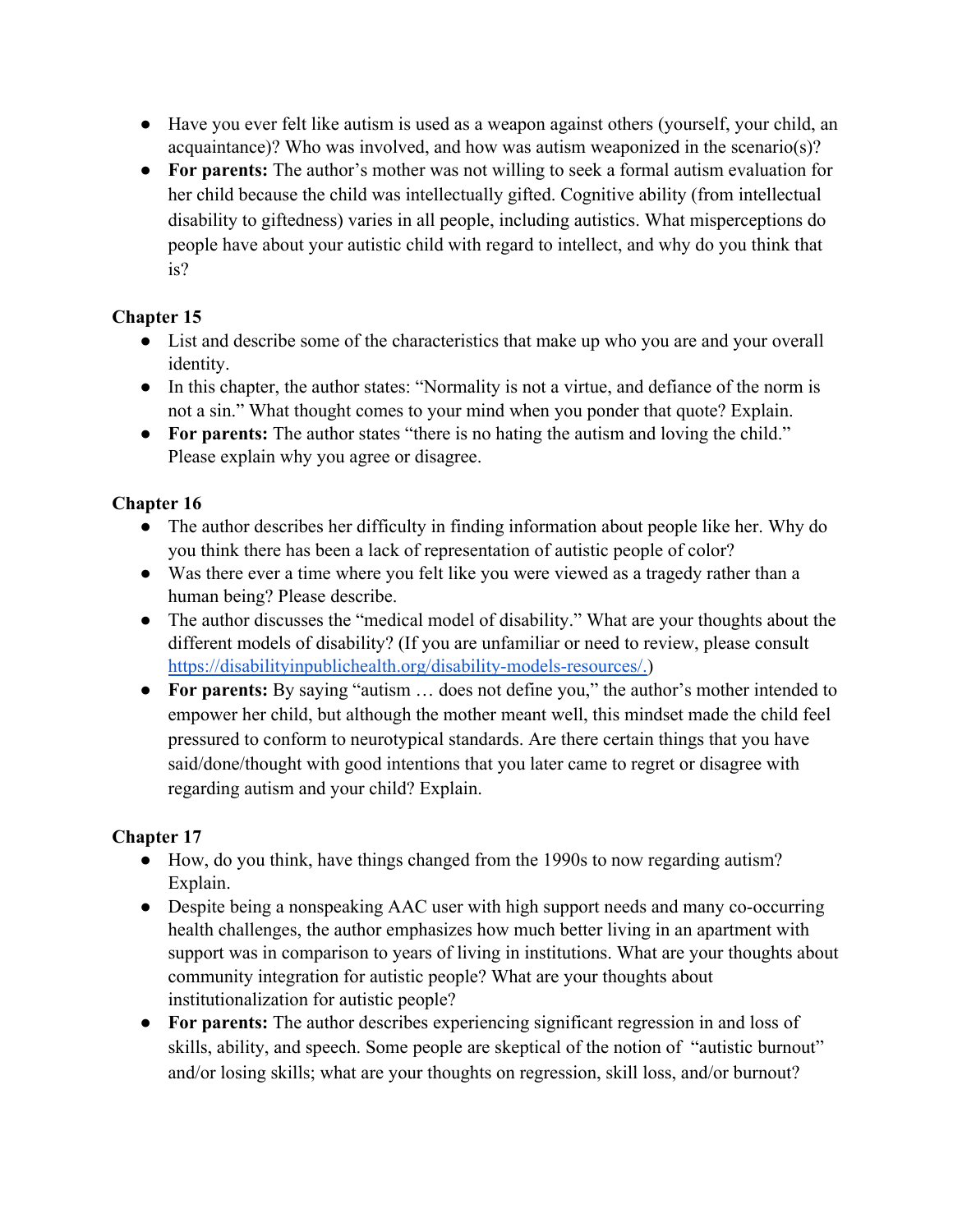- Nearly all people (autistic and non-autistic) ["stim.](https://www.merriam-webster.com/dictionary/stimming)" What are your stims, and are any of them nontypical stims? Explain.
- For years the author was misunderstood by many because of not presenting the way others expected. In what ways do you also defy/not fit into people's "molds"? Explain.
- The author shared how hurtful being dismissed as "low functioning" by others felt. Do you use the terms "low functioning" and "high functioning" to describe autistics? If so, why, and if not, why not?
- **For parents:** Though the author's parents loved their child. they unintentionally caused their child harm because they implemented providers' recommendations that contrasted sharply with their own parental instincts and their child's cues. Have you ever been in a situation where you, as a parent, doubted your ability to rear your child because of the opinions of professionals and/or greater society? Explain.

### **Chapter 19**

- Have you ever felt out of place because of your personality? If so, describe what it was like.
- Have you witnessed and/or personally experienced ableism? Please explain.
- **For parents:** Summarize what you think the process of self-acceptance should be and how you've tried to model this for your child.

#### **Chapter 20**

- Explain why you think people, including the author, are often overlooked with regard to screening and diagnostics.
- Do you (or, if you are non-autistic, an acquaintance or a loved one who is autistic) exhibit observable autistic traits? Please describe.
- The author mentions spending a significant portion of childhood and adolescence hiding autism. Discuss some of the tactics people utilize to try to hide aspects of autism from others.
- For parents: The author's family tried unsuccessfully to convince the author not to be ashamed of being different. Share some ways you have been effective in helping your child to consider a particular viewpoint in relation to the world around them.

### **Chapter 21**

- What, in your opinion, should make someone an autism "expert"? Explain.
- Have you and/or anyone in your family ever been fed false information about autism? If so, specifically what was shared? Was it believed?
- **For parents:** Have you ever sought out information (research, articles, books, creative works, speeches, and/or interviews) conducted solely or primarily by autistic people about autism? If not, do you intend to, and why or why not? If you have, please share why it was or was not helpful?

### **Intersectional Identity and Finding Community**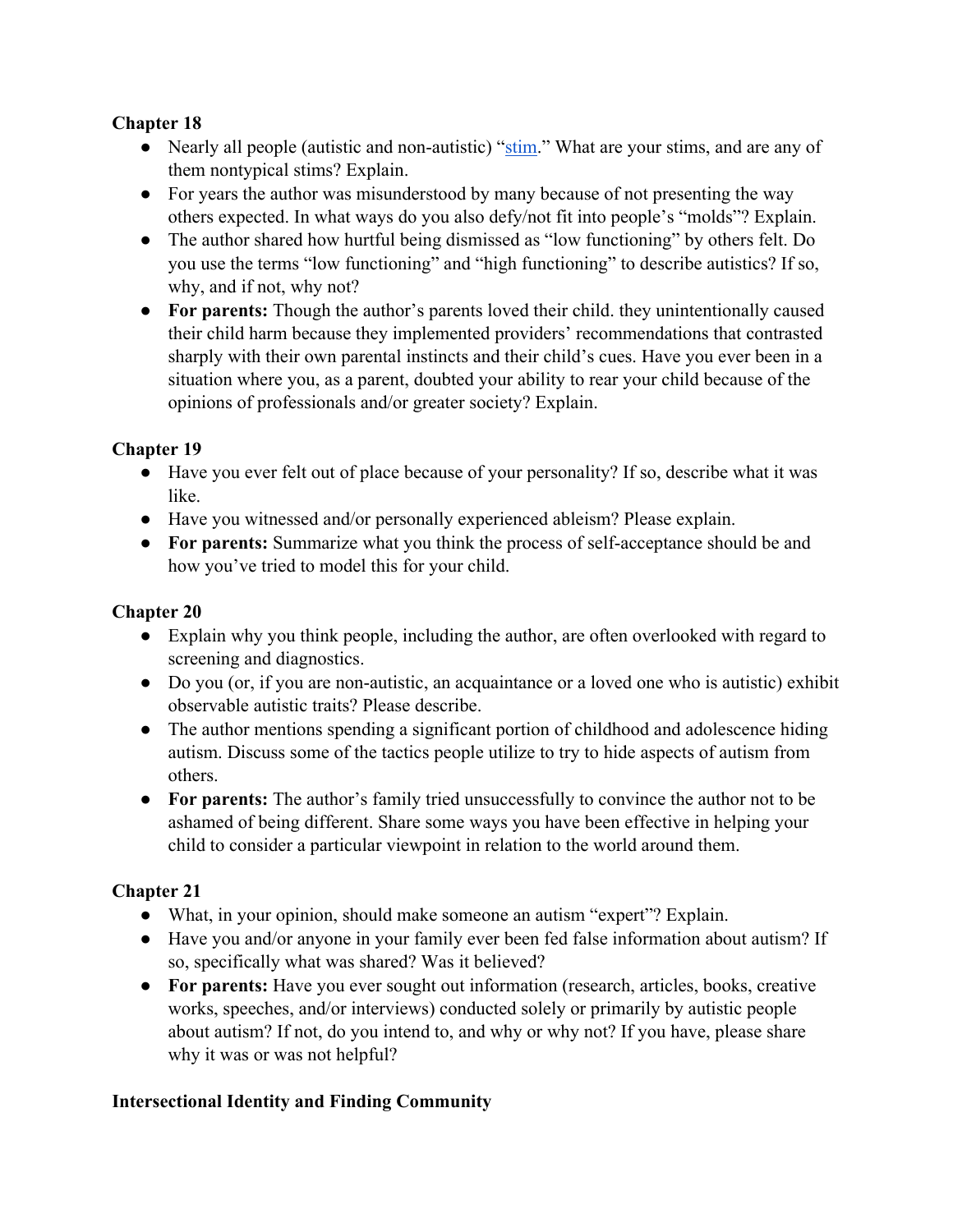- Has your family ever blamed you for being bullied or told you it was your fault? Explain.
- Have you, if you are autistic, and/or an autistic acquaintance or a loved one ever been yelled at about displaying autistic traits? How did being in and/or witnessing that situation make you feel?
- **For parents:** The author recounts discomfort with being pressured to endure unwanted physical touch. Have you, a family member, or a friend ever told your child to hug someone without asking all parties (including your child) if hugging was okay? Why or why not?

### **Chapter 23**

- In your opinion, what are some of the pros and cons of discovering at a young age that you are autistic? What are some pros and cons of discovering this later in life? Explain.
- Share resources that you use to educate yourself more about autism. Are they different from the information you might have initially used to understand autism and/or to find out if someone, perhaps yourself, your child, or a loved one, might be on the spectrum? Explain.
- **For parents:** When did you first perceive that your child recognized that they might be different from others? Describe what signs indicated that your child was becoming aware of this.

### **Chapter 24**

- Did/do the "rules" for switching topics in conversations ever confuse you? Explain.
- Explain how you perceive small talk, i.e., its utility and value, how you feel about engaging in it, etc.
- **For parents:** Does your child experience sensory issues when it comes to clothing? If so, how?

### **Chapter 25**

- Whether you are autistic or not, did you know other people on the autism spectrum as you grew up, and if so, could you share any impact this has had on your perception of self and others?
- Why do you think some parents view being autistic as worse than death? Explain.
- What are some positive and supportive autism organizations that you know of? Also share specifically why you mentioned these ones.
- **For parents:** Annually, the disability community hosts a day of mourning for people with disabilities who have been murdered by parents or caregivers; sadly, many autistic people are on the list. Describe the safeguards and supports you and your family have in place to ensure that your child remains safe from abuse and violence. (One possible resource is this [anti-filicide toolkit.](https://autisticadvocacy.org/projects/community/mourning/anti-filicide))